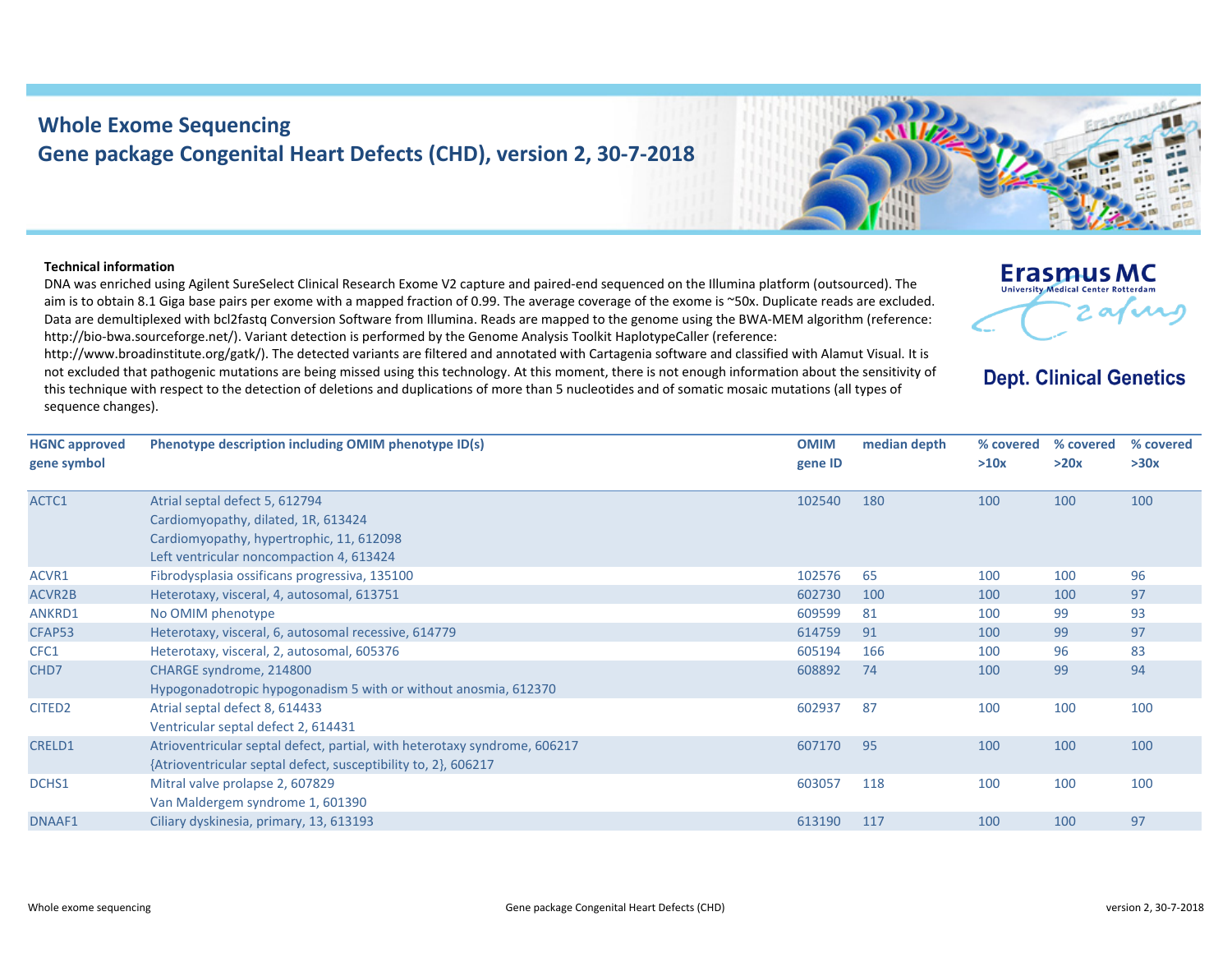| <b>HGNC approved</b><br>gene symbol | Phenotype description including OMIM phenotype ID(s)                          | <b>OMIM</b><br>gene ID | median depth | >10x | % covered % covered<br>>20x | % covered<br>>30x |
|-------------------------------------|-------------------------------------------------------------------------------|------------------------|--------------|------|-----------------------------|-------------------|
| <b>ELN</b>                          |                                                                               |                        |              |      |                             | 97                |
|                                     | Cutis laxa, autosomal dominant, 123700<br>Supravalvar aortic stenosis, 185500 | 130160                 | 81           | 100  | 100                         |                   |
| <b>FLNA</b>                         | Cardiac valvular dysplasia, 314400                                            | 300017                 | 98           | 100  | 100                         | 99                |
|                                     | Congenital short bowel syndrome, 300048                                       |                        |              |      |                             |                   |
|                                     |                                                                               |                        |              |      |                             |                   |
|                                     | ?FG syndrome 2, 300321<br>Frontometaphyseal dysplasia 1, 305620               |                        |              |      |                             |                   |
|                                     | Heterotopia, periventricular, 300049                                          |                        |              |      |                             |                   |
|                                     | Intestinal pseudoobstruction, neuronal, 300048                                |                        |              |      |                             |                   |
|                                     | Melnick-Needles syndrome, 309350                                              |                        |              |      |                             |                   |
|                                     | Otopalatodigital syndrome, type I, 311300                                     |                        |              |      |                             |                   |
|                                     | Otopalatodigital syndrome, type II, 304120                                    |                        |              |      |                             |                   |
|                                     | Terminal osseous dysplasia, 300244                                            |                        |              |      |                             |                   |
| FLT4                                | Hemangioma, capillary infantile, somatic, 602089                              | 136352                 | 124          | 100  | 100                         | 100               |
|                                     | Lymphedema, hereditary, IA, 153100                                            |                        |              |      |                             |                   |
| FOXH1                               | No OMIM phenotype                                                             | 603621                 | 83           | 100  | 100                         | 100               |
| GATA4                               | Atrial septal defect 2, 607941                                                | 600576                 | 71           | 100  | 88                          | 78                |
|                                     | Atrioventricular septal defect 4, 614430                                      |                        |              |      |                             |                   |
|                                     | ?Testicular anomalies with or without congenital heart disease, 615542        |                        |              |      |                             |                   |
|                                     | Tetralogy of Fallot, 187500                                                   |                        |              |      |                             |                   |
|                                     | Ventricular septal defect 1, 614429                                           |                        |              |      |                             |                   |
| GATA5                               | Congenital heart defects, multiple types, 5, 617912                           | 611496                 | 77           | 100  | 99                          | 96                |
| GATA6                               | Atrial septal defect 9, 614475                                                | 601656                 | 110          | 100  | 93                          | 87                |
|                                     | Atrioventricular septal defect 5, 614474                                      |                        |              |      |                             |                   |
|                                     | Pancreatic agenesis and congenital heart defects, 600001                      |                        |              |      |                             |                   |
|                                     | Persistent truncus arteriosus, 217095                                         |                        |              |      |                             |                   |
|                                     | Tetralogy of Fallot, 187500                                                   |                        |              |      |                             |                   |
| GDF1                                | Congenital heart defects, multiple types, 6, 613854                           | 602880                 | 68           | 100  | 93                          | 81                |
|                                     | Right atrial isomerism (Ivemark), 208530                                      |                        |              |      |                             |                   |
| GJA1                                | Atrioventricular septal defect 3, 600309                                      | 121014                 | 82           | 100  | 100                         | 97                |
|                                     | Craniometaphyseal dysplasia, autosomal recessive, 218400                      |                        |              |      |                             |                   |
|                                     | Erythrokeratodermia variabilis et progressiva 3, 617525                       |                        |              |      |                             |                   |
|                                     | Hypoplastic left heart syndrome 1, 241550                                     |                        |              |      |                             |                   |
|                                     | Oculodentodigital dysplasia, 164200                                           |                        |              |      |                             |                   |
|                                     | Oculodentodigital dysplasia, autosomal recessive, 257850                      |                        |              |      |                             |                   |
|                                     | Palmoplantar keratoderma with congenital alopecia, 104100                     |                        |              |      |                             |                   |
|                                     | Syndactyly, type III, 186100                                                  |                        |              |      |                             |                   |
| HAND1                               | No OMIM phenotype                                                             | 602406                 | 149          | 100  | 100                         | 98                |
| HEY <sub>2</sub>                    | No OMIM phenotype                                                             | 604674                 | 138          | 100  | 99                          | 92                |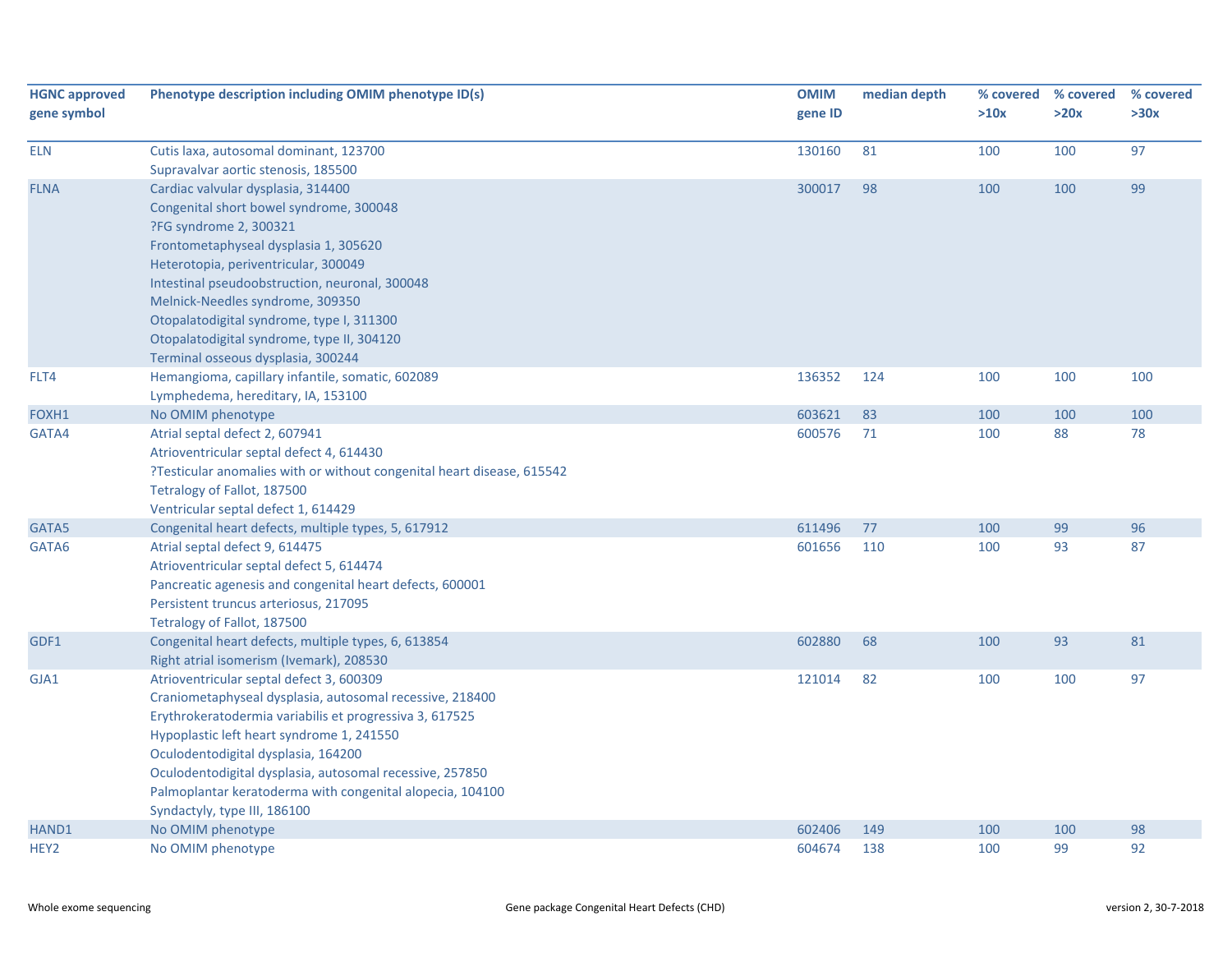| <b>HGNC approved</b><br>gene symbol | Phenotype description including OMIM phenotype ID(s)                                       | <b>OMIM</b><br>gene ID | median depth | % covered<br>>10x | % covered<br>>20x | % covered<br>>30x |
|-------------------------------------|--------------------------------------------------------------------------------------------|------------------------|--------------|-------------------|-------------------|-------------------|
| IRX4                                | No OMIM phenotype                                                                          | 606199                 | 149          | 100               | 96                | 96                |
| JAG1                                | Alagille syndrome 1, 118450                                                                | 601920                 | 85           | 100               | 99                | 95                |
|                                     | ?Deafness, congenital heart defects, and posterior embryotoxon, 617992                     |                        |              |                   |                   |                   |
|                                     | Tetralogy of Fallot, 187500                                                                |                        |              |                   |                   |                   |
| LEFTY2                              | No OMIM phenotype                                                                          | 601877                 | 138          | 100               | 100               | 100               |
| MATR3                               | Amyotrophic lateral sclerosis 21, 606070                                                   | 164015                 | 54           | 100               | 99                | 91                |
| MED13L                              | Mental retardation and distinctive facial features with or without cardiac defects, 616789 | 608771                 | 64           | 100               | 100               | 94                |
|                                     | Transposition of the great arteries, dextro-looped 1, 608808                               |                        |              |                   |                   |                   |
| <b>MMP21</b>                        | Heterotaxy, visceral, 7, autosomal, 616749                                                 | 608416                 | 73           | 100               | 96                | 85                |
| <b>MYH11</b>                        | Aortic aneurysm, familial thoracic 4, 132900                                               | 160745                 | 128          | 100               | 100               | 96                |
| MYH <sub>6</sub>                    | Atrial septal defect 3, 614089                                                             | 160710                 | 148          | 100               | 98                | 98                |
|                                     | Cardiomyopathy, dilated, 1EE, 613252                                                       |                        |              |                   |                   |                   |
|                                     | Cardiomyopathy, hypertrophic, 14, 613251                                                   |                        |              |                   |                   |                   |
|                                     | {Sick sinus syndrome 3}, 614090                                                            |                        |              |                   |                   |                   |
| MYH7                                | Cardiomyopathy, dilated, 1S, 613426                                                        | 160760                 | 179          | 100               | 100               | 100               |
|                                     | Cardiomyopathy, hypertrophic, 1, 192600                                                    |                        |              |                   |                   |                   |
|                                     | Laing distal myopathy, 160500                                                              |                        |              |                   |                   |                   |
|                                     | Left ventricular noncompaction 5, 613426                                                   |                        |              |                   |                   |                   |
|                                     | Myopathy, myosin storage, autosomal dominant, 608358                                       |                        |              |                   |                   |                   |
|                                     | Myopathy, myosin storage, autosomal recessive, 255160                                      |                        |              |                   |                   |                   |
|                                     | Scapuloperoneal syndrome, myopathic type, 181430                                           |                        |              |                   |                   |                   |
| <b>MYOCD</b>                        | No OMIM phenotype                                                                          | 606127                 | 105          | 100               | 100               | 99                |
| <b>NKX2-5</b>                       | Atrial septal defect 7, with or without AV conduction defects, 108900                      | 600584                 | 106          | 100               | 100               | 98                |
|                                     | Conotruncal heart malformations, variable, 217095                                          |                        |              |                   |                   |                   |
|                                     | Hypoplastic left heart syndrome 2, 614435                                                  |                        |              |                   |                   |                   |
|                                     | Hypothyroidism, congenital nongoitrous, 5, 225250                                          |                        |              |                   |                   |                   |
|                                     | Tetralogy of Fallot, 187500                                                                |                        |              |                   |                   |                   |
|                                     | Ventricular septal defect 3, 614432                                                        |                        |              |                   |                   |                   |
| <b>NKX2-6</b>                       | Conotruncal heart malformations, 217095                                                    | 611770                 | 154          | 100               | 100               | 100               |
|                                     | Persistent truncus arteriosus, 217095                                                      |                        |              |                   |                   |                   |
| <b>NODAL</b>                        | Heterotaxy, visceral, 5, 270100                                                            | 601265                 | 116          | 100               | 100               | 100               |
| NOTCH1                              | Adams-Oliver syndrome 5, 616028                                                            | 190198                 | 114          | 100               | 100               | 98                |
|                                     | Aortic valve disease 1, 109730                                                             |                        |              |                   |                   |                   |
| NOTCH <sub>2</sub>                  | Alagille syndrome 2, 610205                                                                | 600275                 | 92           | 100               | 100               | 98                |
|                                     | Hajdu-Cheney syndrome, 102500                                                              |                        |              |                   |                   |                   |
| NR <sub>2F<sub>2</sub></sub>        | Congenital heart defects, multiple types, 4, 615779                                        | 107773                 | 209          | 100               | 100               | 100               |
| PKD1L1                              | Heterotaxy, visceral, 8, autosomal, 617205                                                 | 609721                 | 59           | 100               | 96                | 86                |